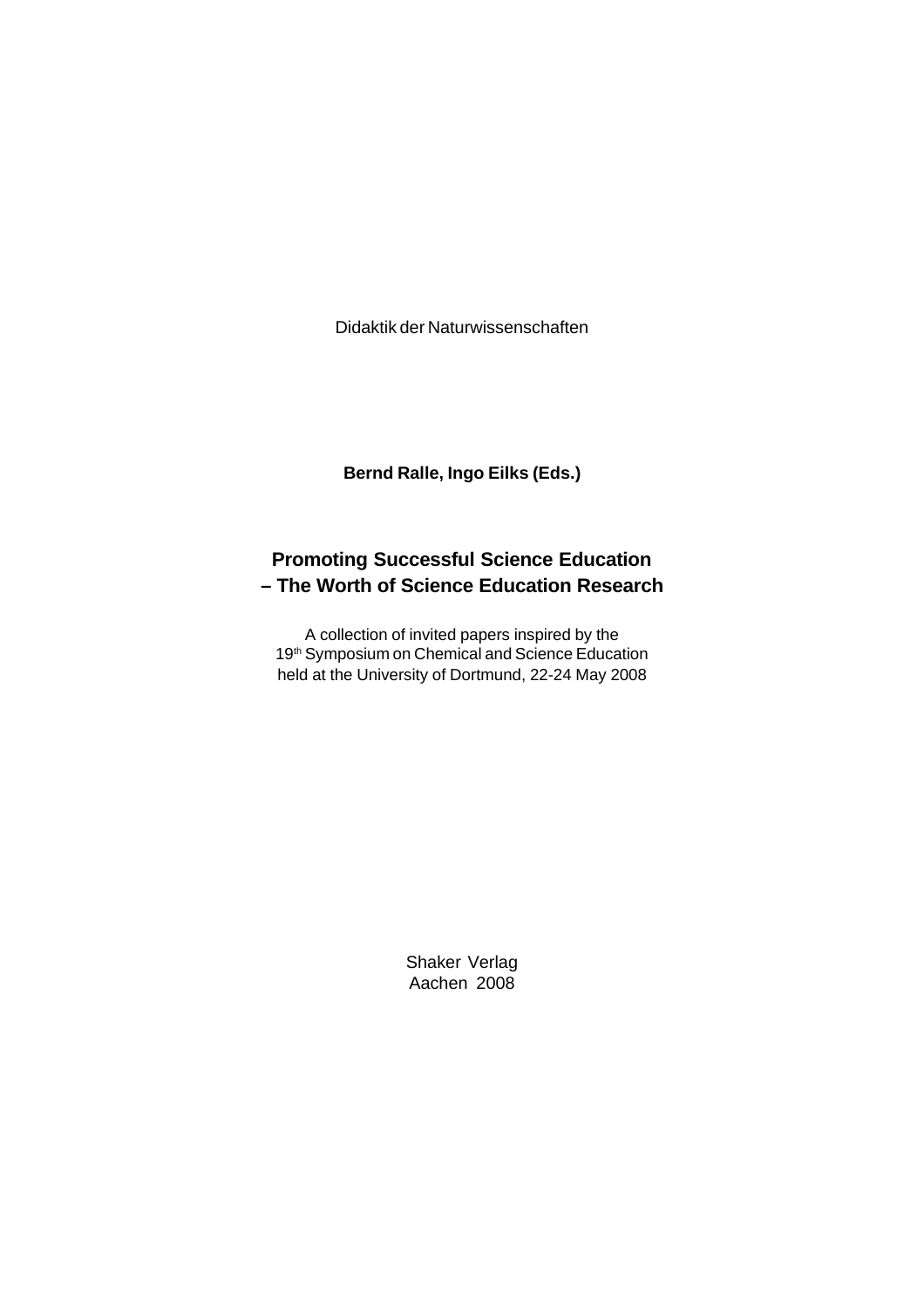## **Bibliographic information published by the Deutsche Nationalbibliothek**

The Deutsche Nationalbibliothek lists this publication in the Deutsche Nationalbibliografie; detailed bibliographic data are available in the Internet at http://dnb.d-nb.de.

Copyright Shaker Verlag 2008

All rights reserved. No part of this publication may be reproduced, stored in a retrieval system, or transmitted, in any form or by any means, electronic, mechanical, photocopying, recording or otherwise, without the prior permission of the publishers.

Printed in Germany.

ISBN 978-3-8322-7527-3 ISSN 1610-3912

Shaker Verlag GmbH • P.O. BOX 101818 • D-52018 Aachen Phone: 0049/2407/9596-0 • Telefax: 0049/2407/9596-9 Internet: www.shaker.de • e-mail: info@shaker.de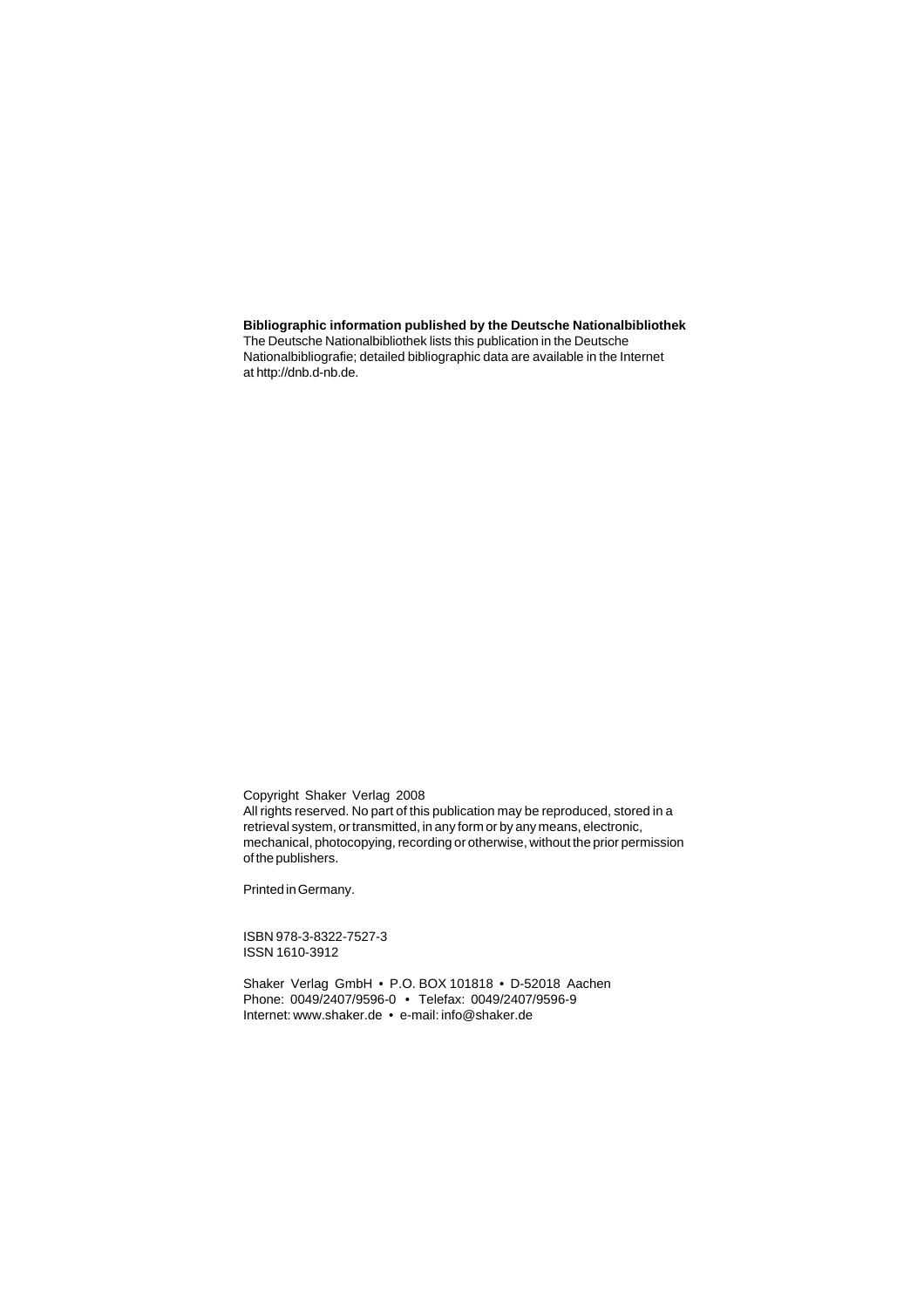## **Contents**

| Promoting successful science education<br>- The worth of science education research (Introduction)                                                                            | $\mathbf{1}$ |
|-------------------------------------------------------------------------------------------------------------------------------------------------------------------------------|--------------|
| Towards improving the practice of science instruction - On the<br>state of conceptual change oriented research and development                                                | $\tau$       |
| Insights into student learning in science: The contribution of longi-<br>tudinal studies                                                                                      | 19           |
| Method of educational design-based research in science education:<br>Why and how?<br>Marijn R. Meijer, Gjalt T. Prins, Astrid M. W. Bulte & Albert Pilot                      | 31           |
| Learning and teaching in inquiry-type chemistry laboratories                                                                                                                  | 47           |
| Developing and implementing new national standards in science<br>education: The role of science educators                                                                     | 63           |
| Science education research to prepare future citizens - Chemistry<br>learning in a socio-critical and problem-oriented approach<br>Ingo Eilks, Ralf Marks & Timo Feierabend   | 75           |
| Science teachers' understanding of the nature of science and the<br>nature of science education - Implications for teaching<br>Miia Rannikmäe, Arne Rannikmäe & Jack Holbrook | 87           |
| Reforming the teaching and learning of the macro/submicro/<br>symbolic representational relationship in chemical education                                                    | 99           |
| The energy problem solved?                                                                                                                                                    | 111          |
| Learning from research articles: How undergraduate life science<br>students understand primary literature<br>Martin Goedhart, Edwin van Lacum & Miriam Ossevoort              | 123          |
|                                                                                                                                                                               |              |